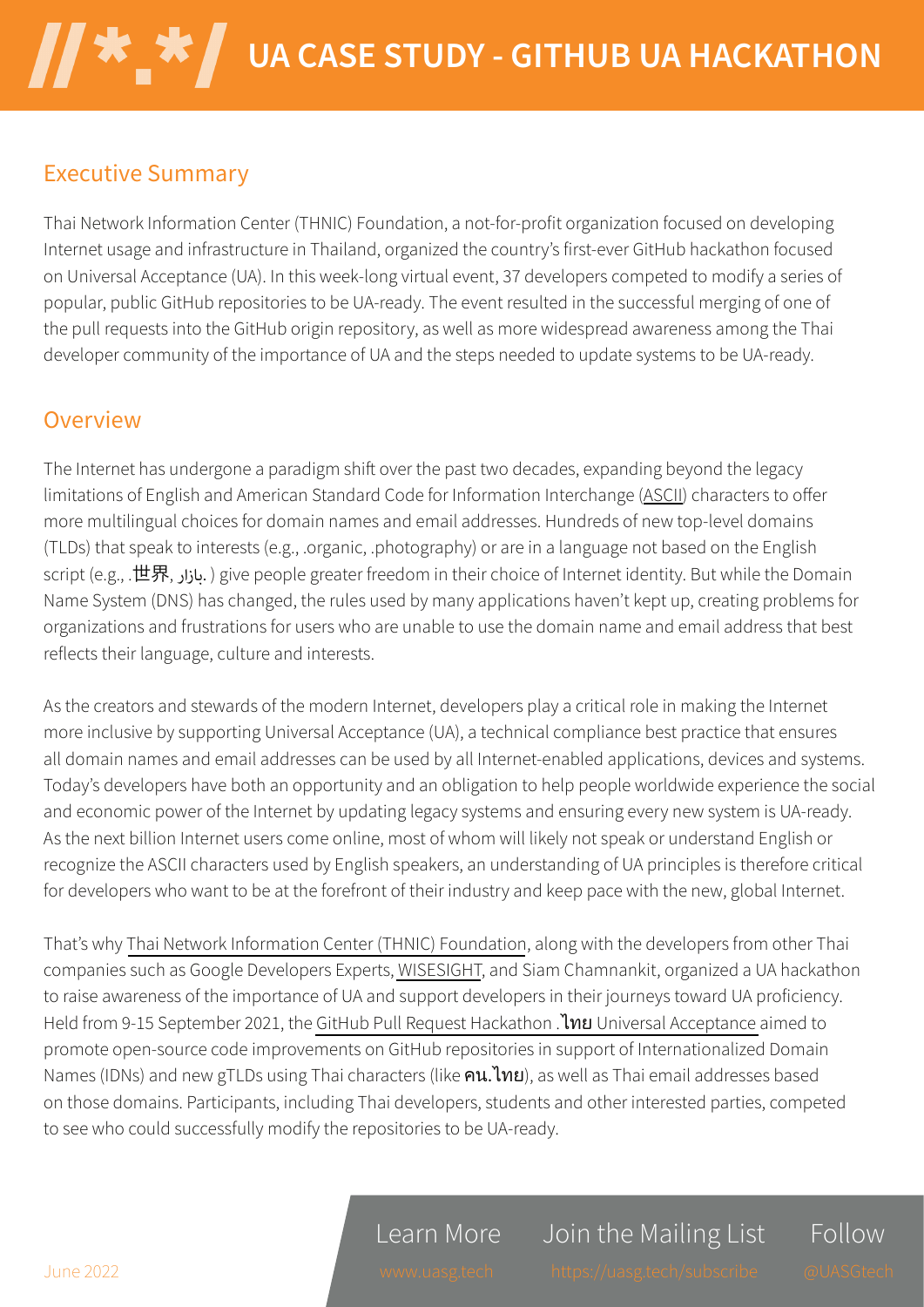## **Hackathon Details**

Participation in the hackathon was open to anyone with a GitHub account. Leading up to the event, THNIC held an online workshop to educate participants on UA-readiness and provide them with relevant technical resources, including a guide prepared by the Universal Acceptance Steering Group (UASG) that offers strategies for discovering and improving UA-associated code in open-source software (UASG033).

Over the course of the week-long virtual event, participants took 40 popular, public GitHub repositories that had been submitted in advance and modified them to support (accept, validate, process, store and display) Thai IDNs and associated email addresses using JavaScript framework software like AngularJs and VueJS and coding tools such as VSCode.

Scores were based on the number of modifications (and pull requests) that repository owners merged into the origin repository. Most participants used regular expressions as part of their strategy, which led to the conclusion that the best method for writing regular expressions to support Thai language is  $n$ - $\infty$ . The extended regex using Thai characters was used as an interim mechanism to validate Thai domain names as part of Thai email addresses, but this method may have limitations. A comprehensive solution is possible using domain name validation mechanisms available through programming libraries which support IDNA2008. More information is available in the UASG's UA training for Java developers.

# **Results and Implications**

The hackathon was successful in two ways: First, one of the submitted pull requests was merged into the GitHub origin repository - meaning, the updates to the code were accepted by the repository owner so that the software is now UA-ready. UA-readiness increases the number of potential users in each repository, leading to more inclusivity and opportunities for collaboration. Secondly, the hackathon was successful in raising awareness of the need for UA and the advantages of UA expertise for developers entering the job market and those in the field looking for a competitive edge.

According to a 2017 UASG study, the Universal Acceptance of domain names is a \$9.8+ billion opportunity for global businesses. Developers who have a strong understanding of UA can therefore set themselves apart with a valuable skill and advise employers on how to capitalize on the social and economic benefits of becoming UA-ready. They can also ensure their work is future-proofed and supportive of current Internet users, as well as the next billion who come online.

As the hackathon demonstrated, becoming proficient in UA does not require learning a new category of coding, but rather builds upon existing skills to expand systems to recognize and support URLs and email addresses in all character lengths, languages and scripts. The UASG offers many resources, guides and training for current and aspiring developers who want to learn more about UA. THNIC also plans to offer another hackathon in September 2022 for those who missed the first one or would like another opportunity to hone their UA skills. For more information on the hackathon, visit https://academy.thnic.or.th/hackathon/.

Learn More

Join the Mailing List